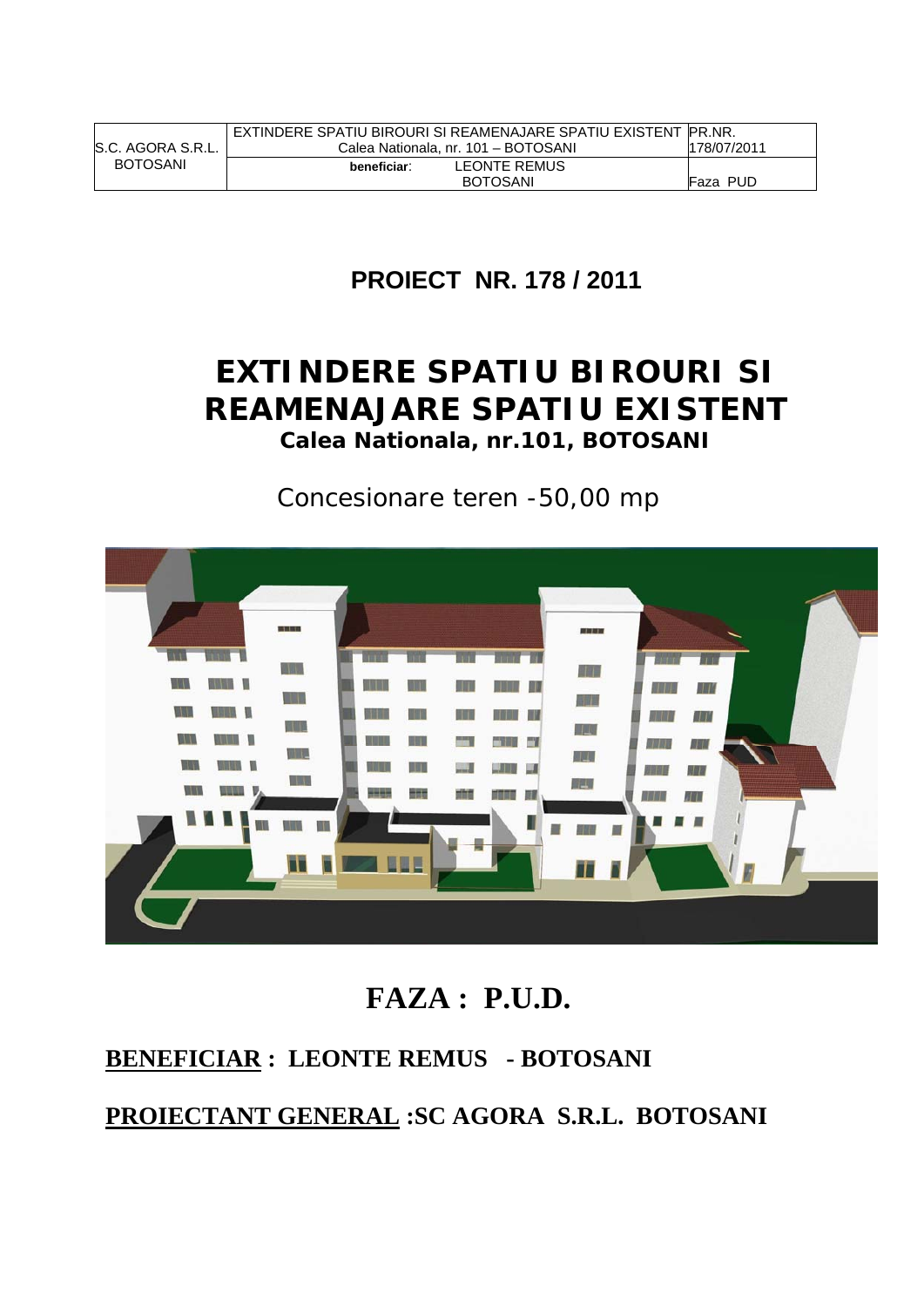|                    |                                     | I EXTINDERE SPATIU BIROURI SI REAMENAJARE SPATIU EXISTENT IPR.NR. |             |
|--------------------|-------------------------------------|-------------------------------------------------------------------|-------------|
| lS.C. AGORA S.R.L. | Calea Nationala, nr. 101 - BOTOSANI |                                                                   | 178/07/2011 |
| <b>BOTOSANI</b>    | beneficiar:                         | LEONTE REMUS                                                      |             |
|                    |                                     | <b>BOTOSANI</b>                                                   | Faza PUD    |

# **COLECTIV DE ELABORARE**

# **URBANIST :**

C.Arh. Munteanu Rodica

# **Sef Proiect : Proiectat :**

C.Arh. Munteanu Rodica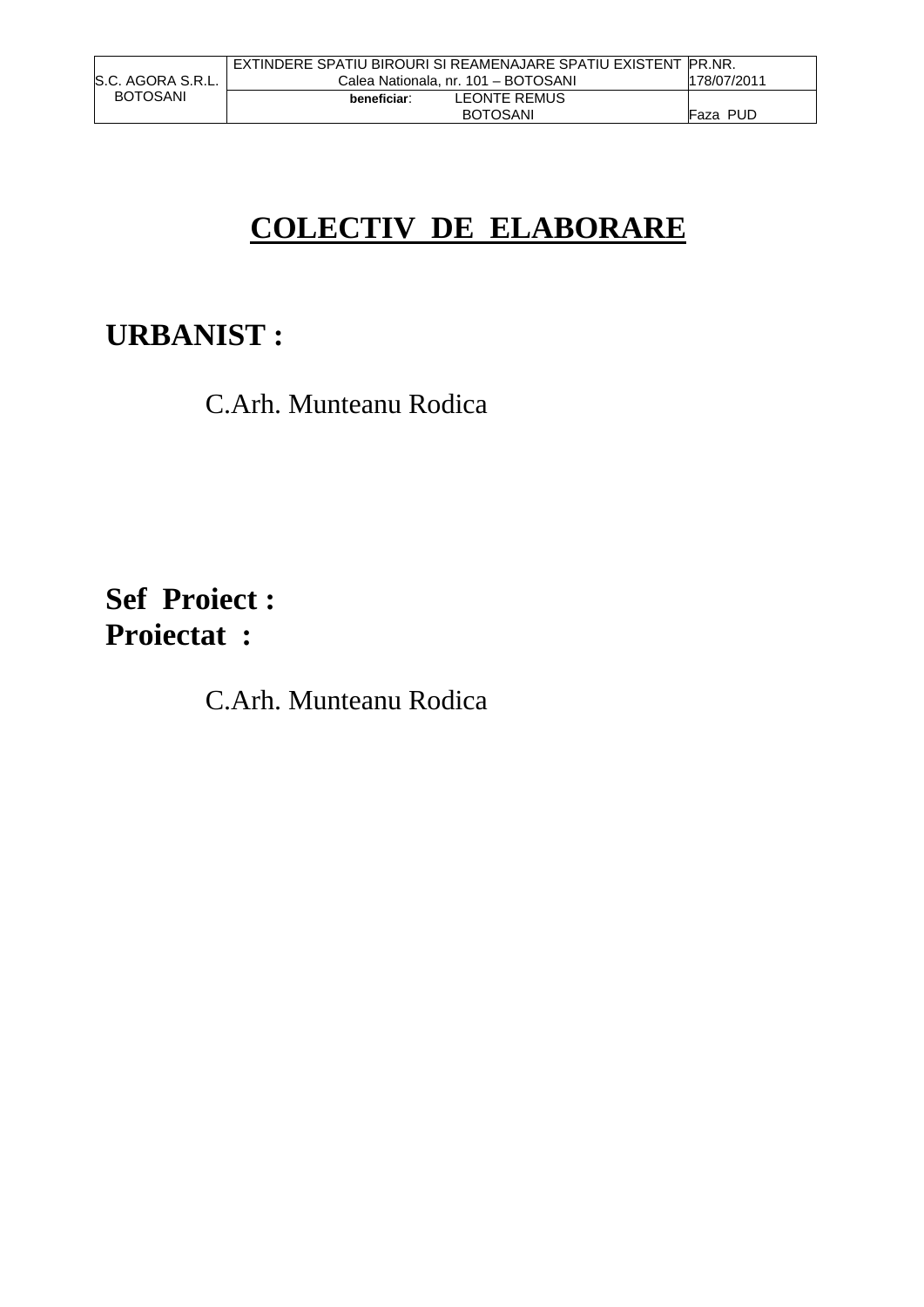|                    | EXTINDERE SPATIU BIROURI SI REAMENAJARE SPATIU EXISTENT IPR.NR. |             |  |  |
|--------------------|-----------------------------------------------------------------|-------------|--|--|
| IS.C. AGORA S.R.L. | Calea Nationala, nr. 101 - BOTOSANI                             | 178/07/2011 |  |  |
| <b>BOTOSANI</b>    | LEONTE REMUS<br>beneficiar:                                     |             |  |  |
|                    | <b>BOTOSANI</b>                                                 | Faza PUD    |  |  |

### **BORDEROU PIESE SCRISE**

- PAGINA DE TITLU
- BORDEROU PIESE SCRISE SI DESENATE
- COLECTIV DE ELABORARE
- CERTIFICAT URBANISM NR. 434 / 06.06.2011
- ACTE PROPRIETATE
- RIDICARE TOPO
- AVIZ ALIMENTARE CU ENERGIE ELECTRICA
- AVIZ ALIMENTARE CU APA SI CANALIZARE
- AVIZ TELECOMUNICATII
- AVIZ ALIMENTARE CU GAZE NATURALE
- AVIZ s.c. TERMICA s.a. BOTOSANI
- ACORDUL PROPRIETARILOR DIRECT AFECTATI
- ACORD DE MEDIU
- AVIZ COMISIA TEHNICA DE AMENAJAREA TERITORIULUI SI URBANISM
- ACORD S.C. DORNAFARM S.A. SUCEAVA
- MEMORIU GENERAL
- CAIET DE SARCINI